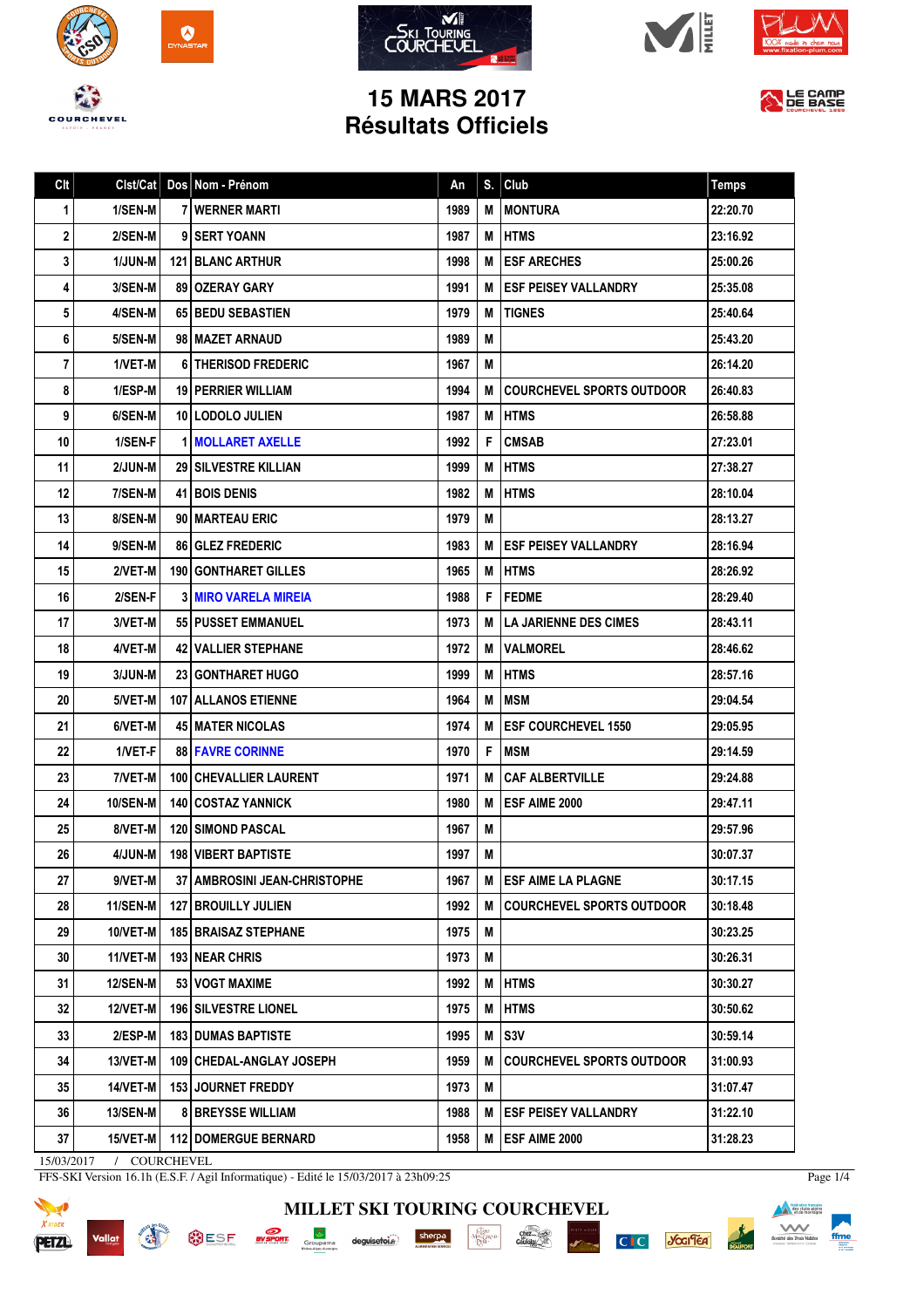| Clt | Clst/Cat        | Dos Nom - Prénom                  | An   | S. | Club                                  | <b>Temps</b> |
|-----|-----------------|-----------------------------------|------|----|---------------------------------------|--------------|
| 38  | 16/VET-M        | <b>180 PROUST CHRISTOPHER</b>     | 1976 | M  | LA JARIENNE DES CIMES                 | 31:37.02     |
| 39  | 2/VET-F         | <b>104 LATHURAZ VERONIQUE</b>     | 1968 | F  | <b>COURCHEVEL SPORTS OUTDOOR</b>      | 31:43.51     |
| 40  | 17/VET-M        | <b>152 FILLATRE JEAN-LOUIS</b>    | 1963 | М  | <b>ESF MERIBEL</b>                    | 31:46.84     |
| 41  | 18/VET-M        | <b>151 BOUCHAGE FREDERIC</b>      | 1971 | M  | <b>ESF COURCHEVEL 1550</b>            | 31:49.91     |
| 42  | 3/SEN-F         | <b>175 GACHET GABRIELLE</b>       | 1980 | F  | <b>CMSAB</b>                          | 32:02.08     |
| 43  | 19/VET-M        | <b>117 FLAMMIER VINCENT</b>       | 1971 | M  | <b>LA JARIENNE DES CIMES MAURIENN</b> | 32:22.31     |
| 44  | 3/ESP-M         | <b>195 HOERTH LUC</b>             | 1996 | M  | <b>VALMOREL</b>                       | 32:23.92     |
| 45  | 20/VET-M        | <b>111 LAMBERT PIERRE</b>         | 1976 | M  |                                       | 32:36.82     |
| 46  | <b>14/SEN-M</b> | <b>134 I NOUVEAU MAXIME</b>       | 1990 | M  |                                       | 32:49.73     |
| 47  | <b>15/SEN-M</b> | 116 CASACCIA FILIPPO              | 1984 | M  | <b>TEAM MARMALADE</b>                 | 32:52.11     |
| 48  | 16/SEN-M        | <b>110 SAUMADE KEVIN</b>          | 1980 | М  | <b>ESF COURCHEVEL 1550</b>            | 32:55.49     |
| 49  | <b>17/SEN-M</b> | 149 FREDELISY JEREMY              | 1987 | M  |                                       | 32:59.35     |
| 50  | 1/CAD-M         | <b>123 COLLIARD CEDRIC</b>        | 2000 | M  | <b>MSM</b>                            | 33:00.17     |
| 51  | 2/CAD-M         | <b>11 ABONDANCE DYLANE</b>        | 2001 | M  | <b>MSM</b>                            | 33:02.71     |
| 52  | 21/VET-M        | <b>148 DAVID GREGORY</b>          | 1971 | M  | <b>IMSM</b>                           | 33:07.99     |
| 53  | 3/VET-F         | <b>113 POMMAT STEPHANIE</b>       | 1976 | F  |                                       | 33:33.67     |
| 54  | <b>18/SEN-M</b> | <b>191 BOIS MATTHIEU</b>          | 1990 | M  | <b>ESF COURCHEVEL 1550</b>            | 33:39.26     |
| 55  | 4/SEN-F         | <b>184 JACQUELIN NOEMIE</b>       | 1991 | F  | <b>CMSAB</b>                          | 33:43.21     |
| 56  | 22/VET-M        | <b>138 MARSHALL KEITH</b>         | 1966 | M  |                                       | 33:44.47     |
| 57  | 3/CAD-M         | <b>165 MATER HUGO</b>             | 2002 | M  |                                       | 33:45.32     |
| 58  | 23/VET-M        | <b>173 CATELLA NICOLAS</b>        | 1974 | M  | <b>CLUB DES SPORTS VALMOREL</b>       | 34:00.96     |
| 59  | <b>19/SEN-M</b> | <b>159 CONTI GUILLAUME</b>        | 1986 | M  |                                       | 34:10.63     |
| 60  | 24/VET-M        | 52 WORSLEY STEVEN                 | 1963 | M  | <b>SKIMO SCOTLAND</b>                 | 34:17.33     |
| 61  | <b>20/SEN-M</b> | <b>182 LAMOUREUX GUILLAUME</b>    | 1979 | M  |                                       | 34:40.22     |
| 62  | 25/VET-M        | 178 LAPPRAND PIERRE               | 1958 | M  | <b>CAF FAVERGES</b>                   | 34:41.40     |
| 63  | 26/VET-M        | <b>166 POIRIER CHRISTOPHE</b>     | 1961 | M  |                                       | 34:48.22     |
| 64  | 21/SEN-M        | 155 PERRET HERVE                  | 1978 | M  | <b>ESF COURCHEVEL 1850</b>            | 34:50.34     |
| 65  | <b>22/SEN-M</b> | <b>160 RONDEAU GAETAN</b>         | 1983 | М  |                                       | 34:50.87     |
| 66  | 27/VET-M        | 103 QUEY LAURENT                  | 1970 | M  | <b>HTMS</b>                           | 34:51.67     |
| 67  | 4/VET-F         | <b>205   BATCHELOR MELANIE</b>    | 1970 | F  | <b>COURCHEVEL SPORTS OUTDOOR</b>      | 34:53.67     |
| 68  | 28/VET-M        | <b>147   GIRARD GREGORY</b>       | 1975 | M  |                                       | 35:00.29     |
| 69  | <b>29/VET-M</b> | <b>137 I TYWONEK TOMASZ</b>       | 1965 | M  |                                       | 35:10.15     |
| 70  | 30/VET-M        | <b>128 PINET FREDERIC</b>         | 1977 | M  |                                       | 35:30.61     |
| 71  | 5/VET-F         | 213 CHENAL CLAUDE                 | 1967 | F  | <b>HTMS</b>                           | 35:41.44     |
| 72  | 6/VET-F         | <b>161   DEBONNAIRE STEPHANIE</b> | 1971 | F  |                                       | 35:46.11     |
| 73  | 31/VET-M        | 144 PETITJEAN ROBERT              | 1959 | М  | <b>COURCHEVEL SPORTS OUTDOOR</b>      | 35:50.40     |
| 74  | 5/JUN-M         | <b>126 COLLIARD DORIAN</b>        | 1999 | M  | <b>MSM</b>                            | 35:51.85     |
| 75  | 32/VET-M        | 145 WATSON ROBERT                 | 1972 | M  |                                       | 36:14.24     |
| 76  | <b>23/SEN-M</b> | 133 GUNTZ JEREMY                  | 1983 | М  | <b>IESF COURCHEVEL 1550</b>           | 36:20.26     |
| 77  | 1/SVET-F        | 172 FAVRE ARMELLE                 | 1956 | F. | <b>ESF PRALOGNAN</b>                  | 36:20.62     |
| 78  | 33/VET-M        | <b>156   COTTEREAU LAURENT</b>    | 1972 | M  | <b>BGSA</b>                           | 36:27.25     |
| 79  | 1/SVET-M        | 157 BONIN ALAIN                   | 1956 | M  |                                       | 36:28.57     |

15/03/2017 / COURCHEVEL

FFS-SKI Version 16.1h (E.S.F. / Agil Informatique) - Edité le 15/03/2017 à 23h09:25

Page 2/4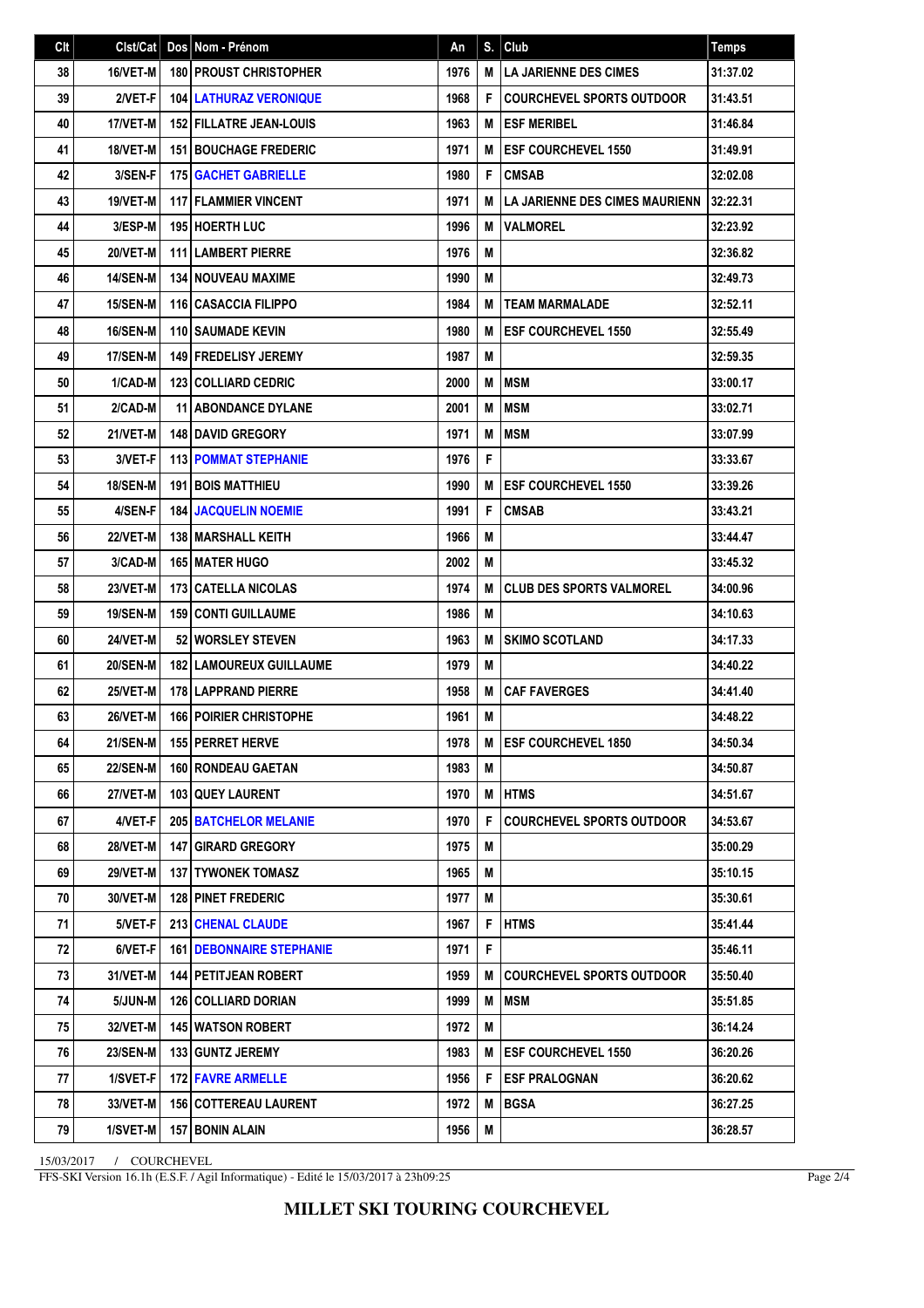| Clt | Clst/Cat        | Dos Nom - Prénom                    | An   | S. | Club                              | <b>Temps</b> |
|-----|-----------------|-------------------------------------|------|----|-----------------------------------|--------------|
| 80  | 34/VET-M        | <b>130   PERROTTO THIERRY</b>       | 1973 | M  | <b>CAF VANOISE TARENTAISE</b>     | 36:34.44     |
| 81  | 4/CAD-M         | <b>169   COTTEREAU MATHIS</b>       | 2001 | M  | <b>BGSA</b>                       | 36:34.92     |
| 82  | <b>24/SEN-M</b> | <b>238 GOURDET ARNAUD</b>           | 1979 | M  |                                   | 36:38.98     |
| 83  | 35/VET-M        | <b>236 DURAND-TERRASSON ROLAND</b>  | 1960 | M  |                                   | 36:39.38     |
| 84  | 1/CAD-F         | <b>197 BRAISAZ LEA</b>              | 2000 | F  |                                   | 36:44.72     |
| 85  | 1/BEN-M         | <b>207 RAOULT TITOUAN</b>           | 2005 | M  | <b>SKI DE FOND BOZEL</b>          | 37:02.46     |
| 86  | 36/VET-M        | <b>143 VIALLY LAURENT</b>           | 1974 | М  | <b>CLUB DES SPORTS COURCHEVEL</b> | 37:06.15     |
| 87  | <b>25/SEN-M</b> | <b>154 LEROUX LEONARD</b>           | 1991 | M  | <b>ESF COURCHEVEL 1550</b>        | 37:07.07     |
| 88  | <b>26/SEN-M</b> | <b>124 GUNTZ ARTHUR</b>             | 1988 | M  |                                   | 37:12.52     |
| 89  | 37/VET-M        | <b>188 COLLIARD JEAN-LOUIS</b>      | 1975 | M  |                                   | 37:16.66     |
| 90  | 38/VET-M        | <b>122 BELL JAMES</b>               | 1961 | M  |                                   | 37:29.07     |
| 91  | 7/VET-F         | 220 EXCOFFIER CELINE                | 1974 | F  |                                   | 37:44.46     |
| 92  | 39/VET-M        | <b>132 MACKAY CHARLES</b>           | 1961 | M  |                                   | 37:48.57     |
| 93  | 40/VET-M        | 170 DUPUY JACQUES                   | 1959 | М  | <b>ESF COURCHEVEL 1850</b>        | 38:12.94     |
| 94  | 41/VET-M        | <b>181 DUMOLLARD JEAN MICHEL</b>    | 1966 | M  |                                   | 38:14.40     |
| 95  | 8/VET-F         | 179   GACHET-MAUROZ PASCALE         | 1958 | F  | <b>ESF COURCHEVEL 1550</b>        | 38:27.84     |
| 96  | 1/MIN-M         | <b>158 JUGAND KILLIAN</b>           | 2003 | M  | <b>CLUB DES SPORTS VALMOREL</b>   | 38:36.14     |
| 97  | 42/VET-M        | 280 ALESSANDRIA ANDRE               | 1964 | M  |                                   | 38:47.15     |
| 98  | 43/VET-M        | <b>248 THURIER HENRI</b>            | 1958 | M  | <b>ESF COURCHEVEL 1550</b>        | 38:47.86     |
| 99  | <b>27/SEN-M</b> | <b>105 I DEMONSANT CHRISTOPHE</b>   | 1981 | M  |                                   | 39:03.32     |
| 100 | 5/SEN-F         | <b>167 JANNI CARLA</b>              | 1993 | F  | <b>ESF COURCHEVEL 1550</b>        | 39:05.45     |
| 101 | 44/VET-M        | 240   CUYALA JEAN-MATTHIEU          | 1967 | M  |                                   | 39:27.07     |
| 102 | 45/VET-M        | <b>231 ROBINSON ANDREW</b>          | 1966 | M  | <b>COURCHEVEL SPORTS OUTDOOR</b>  | 39:50.28     |
| 103 | 9/VET-F         | 230 MC GREE SAM                     | 1970 | F  | <b>COURCHEVEL SPORTS OUTDOOR</b>  | 40:56.90     |
| 104 | 46/VET-M        | <b>146 GAUCHE MATTHIEU</b>          | 1977 | M  |                                   | 41:08.72     |
| 105 | 2/SVET-M        | 171 JANNI ROBERT                    | 1953 | M  | <b>ESF COURCHEVEL 1550</b>        | 41:14.41     |
| 106 | 28/SEN-M        | 176 BRIERLEY BEN                    | 1979 | Μ  |                                   | 41:15.27     |
| 107 | <b>29/SEN-M</b> | 226   VERNEREY PIERRE-ALEXANDRE     | 1984 | M  |                                   | 41:41.60     |
| 108 | 4/ESP-M         | <b>108 DUMONT REMI</b>              | 1994 | M  |                                   | 41:44.53     |
| 109 | 47/VET-M        | <b>223 HEWITT BENJAMIN</b>          | 1970 | M  |                                   | 41:46.43     |
| 110 | 5/CAD-M         | 249 GONTHARET MATEO                 | 2002 | M  | <b>HTAC</b>                       | 41:53.27     |
| 111 | 48/VET-M        | <b>131 AICH SALEM</b>               | 1965 | M  |                                   | 41:58.29     |
| 112 | 49/VET-M        | <b>194   SANSON CLAUDE</b>          | 1962 | M  |                                   | 42:15.49     |
| 113 | 10/VET-F        | <b>168 CHEVASSU CLAUDE</b>          | 1964 | F  | <b>ESF COURCHEVEL 1850</b>        | 42:17.70     |
| 114 | 6/SEN-F         | <b>177   LIMOUZA CAROLINE</b>       | 1992 | F  |                                   | 42:32.10     |
| 115 | 2/MIN-M         | 276 DAVID MAXIME                    | 2003 | M  | <b>NAVES SKIS NORDIC</b>          | 42:33.69     |
| 116 | 11/VET-F        | 215 VIANNEY-LIAND LAURENCE          | 1962 | F  | <b>ESF COURCHEVEL 1550</b>        | 42:45.35     |
| 117 | 50/VET-M        | 219 COSGROVE GRANT                  | 1967 | M  |                                   | 42:50.17     |
| 118 | <b>51/VET-M</b> | <b>234   ARNAUD MAXENCE</b>         | 1977 | M  |                                   | 42:54.23     |
| 119 | 7/SEN-F         | <b>129 MARIN-LAMELLET STEPHANIE</b> | 1979 | F  | <b>MSM</b>                        | 43:05.95     |
| 120 | 52/VET-M        | <b>243 BRYANT KELLI</b>             | 1977 | Μ  |                                   | 43:17.26     |
| 121 | 8/SEN-F         | <b>204 GARCIN ALICE</b>             | 1990 | F  |                                   | 43:17.86     |

15/03/2017 / COURCHEVEL

FFS-SKI Version 16.1h (E.S.F. / Agil Informatique) - Edité le 15/03/2017 à 23h09:25

Page 3/4